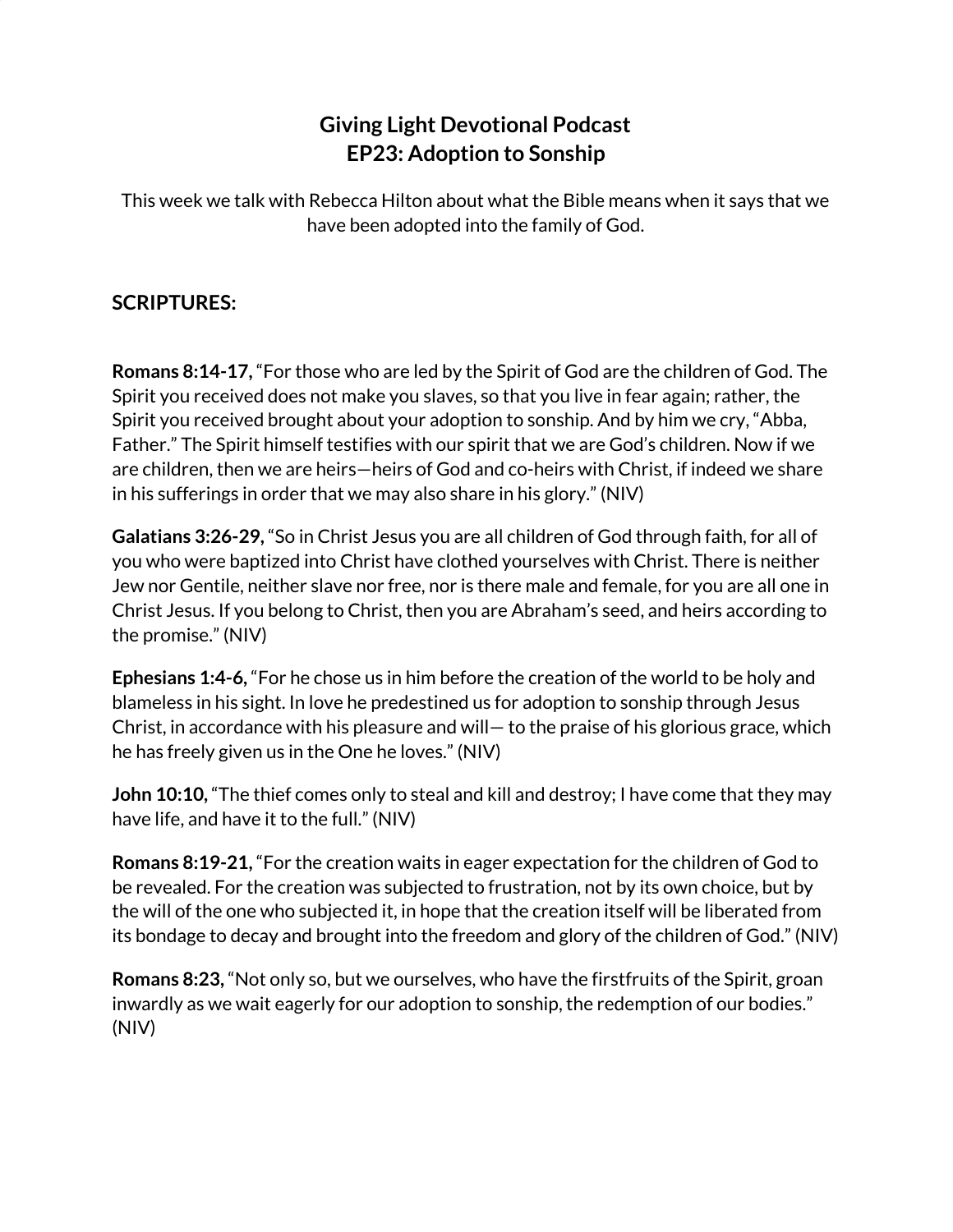**Romans 8:26,** "In the same way, the Spirit helps us in our weakness. We do not know what we ought to pray for, but the Spirit himself intercedes for us through wordless groans." (NIV)

**Romans 8:34,** "Who then is the one who condemns? No one. Christ Jesus who died—more than that, who was raised to life—is at the right hand of God and is also interceding for us." (NIV)

**Romans 8:38-39,** "For I am convinced that neither death nor life, neither angels nor demons, neither the present nor the future, nor any powers, neither height nor depth, nor anything else in all creation, will be able to separate us from the love of God that is in Christ Jesus our Lord." (NIV)

## **QUESTIONS:**

\_\_\_\_\_\_\_\_\_\_\_\_\_

\_\_\_\_\_\_\_\_\_\_\_\_\_

1. Write down just 5 benefits that accompany our adoption into the family of God.

\_\_\_\_\_\_\_\_\_\_\_\_\_\_\_\_\_\_\_\_\_\_\_\_\_\_\_\_\_\_\_\_\_\_\_\_\_\_\_\_\_\_\_\_\_\_\_\_\_\_\_\_\_\_\_\_\_\_\_\_\_\_\_\_\_\_\_\_\_\_\_\_\_\_\_\_\_\_\_\_\_\_\_\_\_\_\_\_\_\_\_

\_\_\_\_\_\_\_\_\_\_\_\_\_\_\_\_\_\_\_\_\_\_\_\_\_\_\_\_\_\_\_\_\_\_\_\_\_\_\_\_\_\_\_\_\_\_\_\_\_\_\_\_\_\_\_\_\_\_\_\_\_\_\_\_\_\_\_\_\_\_\_\_\_\_\_\_\_\_\_\_\_\_\_\_\_\_\_\_\_\_\_

\_\_\_\_\_\_\_\_\_\_\_\_\_\_\_\_\_\_\_\_\_\_\_\_\_\_\_\_\_\_\_\_\_\_\_\_\_\_\_\_\_\_\_\_\_\_\_\_\_\_\_\_\_\_\_\_\_\_\_\_\_\_\_\_\_\_\_\_\_\_\_\_\_\_\_\_\_\_\_\_\_\_\_\_\_\_\_\_\_\_\_

\_\_\_\_\_\_\_\_\_\_\_\_\_\_\_\_\_\_\_\_\_\_\_\_\_\_\_\_\_\_\_\_\_\_\_\_\_\_\_\_\_\_\_\_\_\_\_\_\_\_\_\_\_\_\_\_\_\_\_\_\_\_\_\_\_\_\_\_\_\_\_\_\_\_\_\_\_\_\_\_\_\_\_\_\_\_\_\_\_\_\_

\_\_\_\_\_\_\_\_\_\_\_\_\_\_\_\_\_\_\_\_\_\_\_\_\_\_\_\_\_\_\_\_\_\_\_\_\_\_\_\_\_\_\_\_\_\_\_\_\_\_\_\_\_\_\_\_\_\_\_\_\_\_\_\_\_\_\_\_\_\_\_\_\_\_\_\_\_\_\_\_\_\_\_\_\_\_\_\_\_\_\_

2. Since we've been adopted into the Kingdom of God, do we have a responsibility as a son or daughter to adopt the ways the of the Kingdom? Why or why not?

\_\_\_\_\_\_\_\_\_\_\_\_\_\_\_\_\_\_\_\_\_\_\_\_\_\_\_\_\_\_\_\_\_\_\_\_\_\_\_\_\_\_\_\_\_\_\_\_\_\_\_\_\_\_\_\_\_\_\_\_\_\_\_\_\_\_\_\_\_\_\_\_\_\_\_\_\_\_\_\_\_\_\_\_\_\_\_\_\_\_\_

\_\_\_\_\_\_\_\_\_\_\_\_\_\_\_\_\_\_\_\_\_\_\_\_\_\_\_\_\_\_\_\_\_\_\_\_\_\_\_\_\_\_\_\_\_\_\_\_\_\_\_\_\_\_\_\_\_\_\_\_\_\_\_\_\_\_\_\_\_\_\_\_\_\_\_\_\_\_\_\_\_\_\_\_\_\_\_\_\_\_\_

\_\_\_\_\_\_\_\_\_\_\_\_\_\_\_\_\_\_\_\_\_\_\_\_\_\_\_\_\_\_\_\_\_\_\_\_\_\_\_\_\_\_\_\_\_\_\_\_\_\_\_\_\_\_\_\_\_\_\_\_\_\_\_\_\_\_\_\_\_\_\_\_\_\_\_\_\_\_\_\_\_\_\_\_\_\_\_\_\_\_\_

\_\_\_\_\_\_\_\_\_\_\_\_\_\_\_\_\_\_\_\_\_\_\_\_\_\_\_\_\_\_\_\_\_\_\_\_\_\_\_\_\_\_\_\_\_\_\_\_\_\_\_\_\_\_\_\_\_\_\_\_\_\_\_\_\_\_\_\_\_\_\_\_\_\_\_\_\_\_\_\_\_\_\_\_\_\_\_\_\_\_\_

\_\_\_\_\_\_\_\_\_\_\_\_\_\_\_\_\_\_\_\_\_\_\_\_\_\_\_\_\_\_\_\_\_\_\_\_\_\_\_\_\_\_\_\_\_\_\_\_\_\_\_\_\_\_\_\_\_\_\_\_\_\_\_\_\_\_\_\_\_\_\_\_\_\_\_\_\_\_\_\_\_\_\_\_\_\_\_\_\_\_\_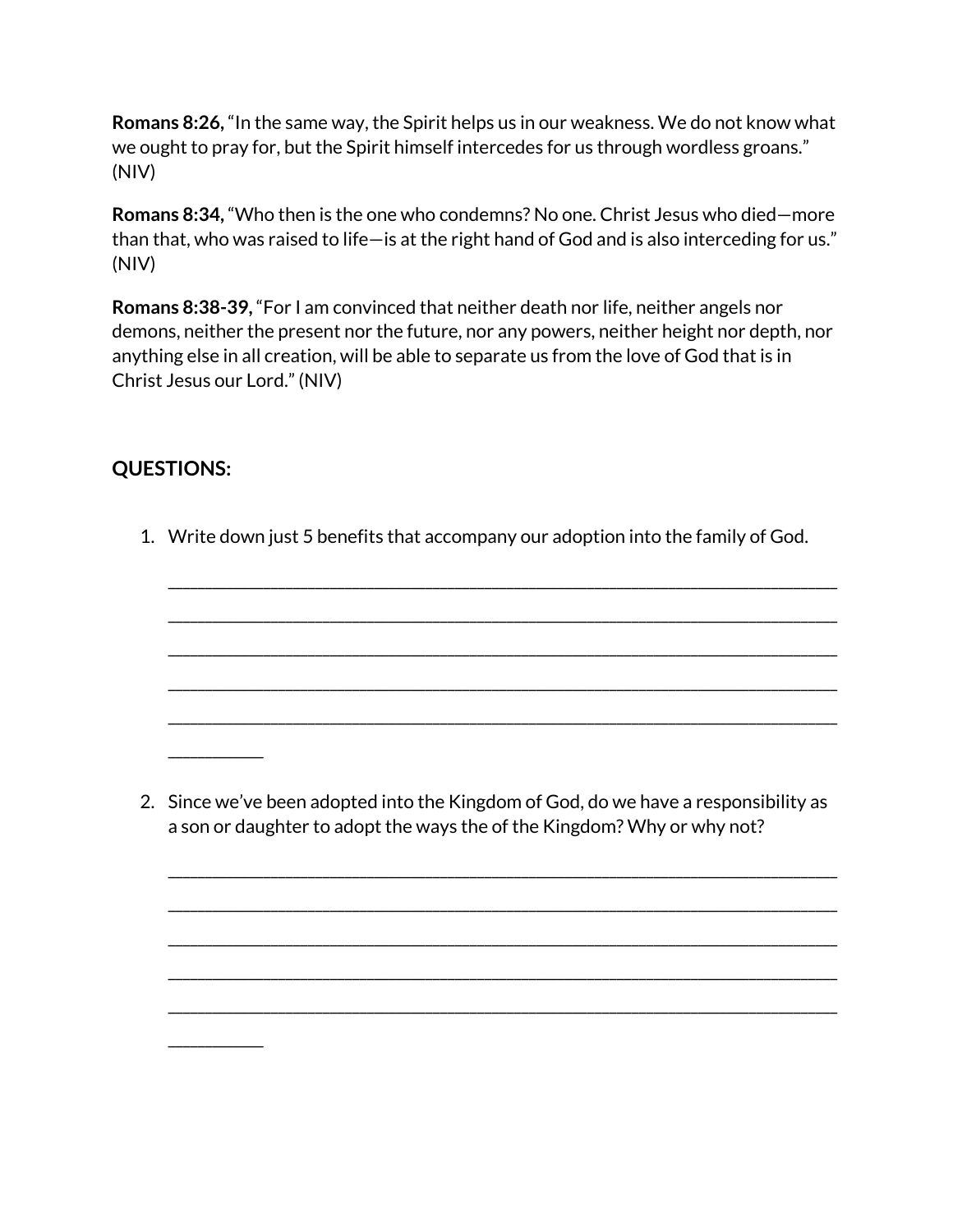3. Adoption has the power to change the way you think about yourself and the world around you. Write down 3 mindsets that would need to change when you enter the family of God. 4. What are some of the lies/mindsets of an orphan spirit? 5. Is there any benefit of adoption that you have failed to appropriate? If so explain. 6. If you had to explain to someone what it meant to be adopted into the family of God, how would you explain this truth?